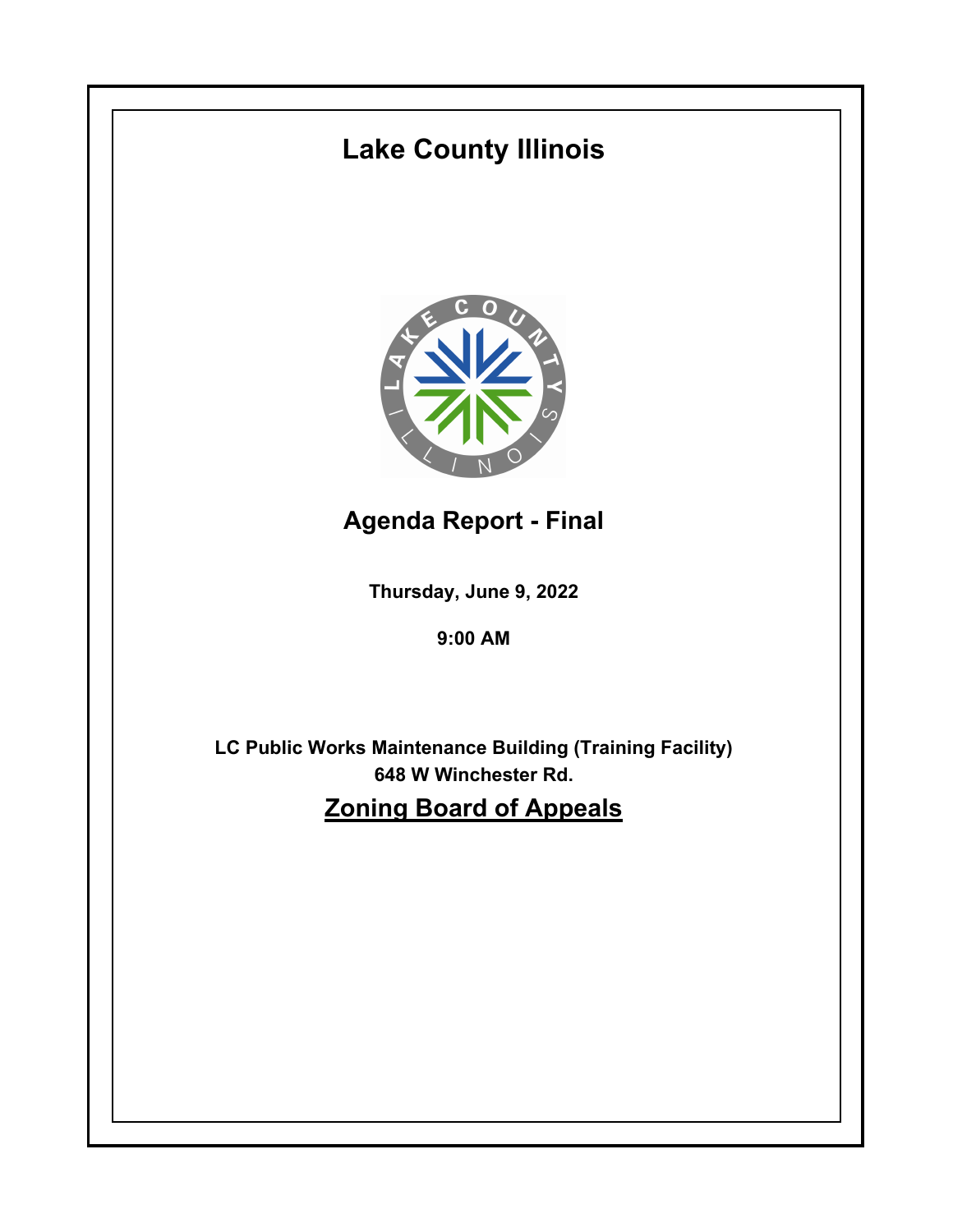- **1. Call to Order**
- **2. Roll Call**
- **3. Pledge of Allegiance (if flag is present)**
- **4. Added to Agenda Items**
- **5. Deferred Matters**
- **6. Other Business**
- **6.1 [22-0722](http://lakecounty.legistar.com/gateway.aspx?m=l&id=/matter.aspx?key=26509)**

ZBA #000760-2022 - On the petition of Robert Charles Atwater and Jenna F. Atwater, record owners, who seek the following variation from the requirements of the Lake County Code and any other zoning relief as required: 1) Reduce the water's edge setback from 30 feet to 0 feet to construct an accessory structure. The subject property is located at 25823 and 25819 W. Oak Lane, Ingleside, Illinois and is approximately 0.64 acres.

[000760-2022 Variation PBD recommendation \(FINAL\)](http://lakecounty.legistar.com/gateway.aspx?M=F&ID=9a66dbcc-a5cf-411a-8a47-9a6fa2fce9aa.pdf) *Attachments:*

[Atwater 000760 - June 9th application](http://lakecounty.legistar.com/gateway.aspx?M=F&ID=144ef398-aa0b-4ac7-831b-d81122ea5853.pdf)

**[CombinedBoathouseFiles](http://lakecounty.legistar.com/gateway.aspx?M=F&ID=8d889041-47b1-444c-9210-94be02d756e8.pdf)** 

## **6.2 [22-0723](http://lakecounty.legistar.com/gateway.aspx?m=l&id=/matter.aspx?key=26510)**

ZBA #000761-2022 - On the petition of John and Denise Mandigo, record owners, who seek the following variation from the requirements of the Lake County Code and any other zoning relief as required:

1) Reduce the front street setback from 30 feet to 1.5 feet to allow for the reconstruction of a pool house.

The subject property is located at 38727 N Drexel Blvd., Antioch, Illinois, and is approximately 1.8 acres.

Attachments: [Staff Recommendation 000761-2022](http://lakecounty.legistar.com/gateway.aspx?M=F&ID=944f11f2-4be6-4ae9-bbce-69b151324bc9.pdf)

[000761-2022 Application File Redacted](http://lakecounty.legistar.com/gateway.aspx?M=F&ID=e1ff47fe-787a-430f-ae8a-4464a7da4f8e.pdf)

## **6.3 [22-0724](http://lakecounty.legistar.com/gateway.aspx?m=l&id=/matter.aspx?key=26511)**

ZBA #000775-2022 - Proposed amendments to the Unified Development Ordinance of Lake County, Illinois (Chapter 151 of the Lake County, Illinois Code of Ordinances) incorporating amendments to the Watershed Development Ordinance.

*Attachments:* [ZBA - 22 - PBD - WDO-UDO Amends Exhibit A](http://lakecounty.legistar.com/gateway.aspx?M=F&ID=b0e595ac-e25d-45c3-89d4-83b66eca0763.pdf)

## **6.4 [22-0245](http://lakecounty.legistar.com/gateway.aspx?m=l&id=/matter.aspx?key=20664)**

Executive Session to discuss evidence presented and deliberate application pursuant